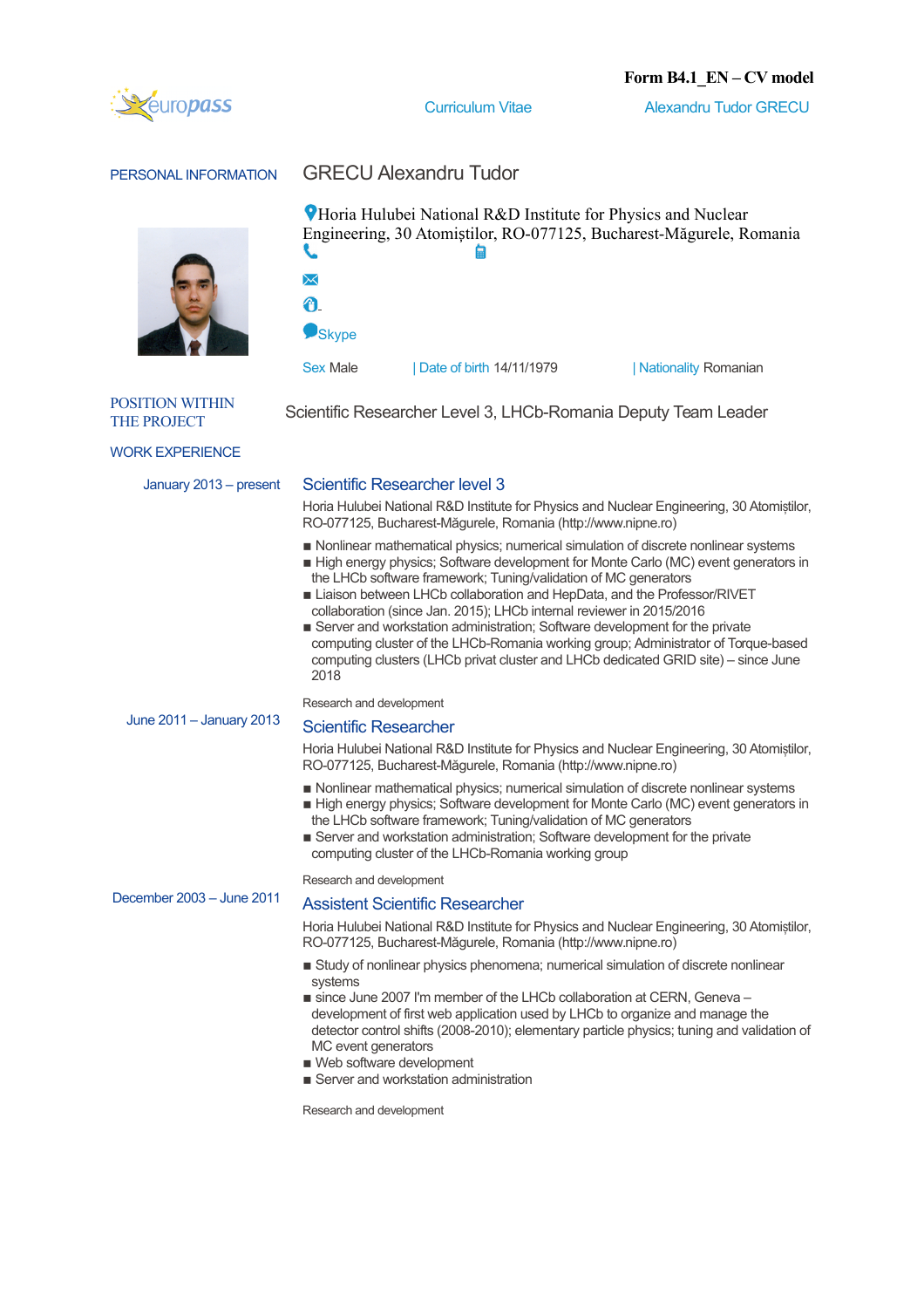

Curriculum Vitae Alexandru Tudor GRECU

|  |  | <b>EDUCATION AND TRAINING</b> |
|--|--|-------------------------------|
|  |  |                               |

| October 2007 - May 2011                      | <b>PhD</b> in Physics                                                                                                                                                                                                                                                                                                                                                                                                                            | Level 8                                                                                                                                    |                                      |                 |                    |  |  |  |  |
|----------------------------------------------|--------------------------------------------------------------------------------------------------------------------------------------------------------------------------------------------------------------------------------------------------------------------------------------------------------------------------------------------------------------------------------------------------------------------------------------------------|--------------------------------------------------------------------------------------------------------------------------------------------|--------------------------------------|-----------------|--------------------|--|--|--|--|
|                                              | University of Bucharest, Bucharest, Romania                                                                                                                                                                                                                                                                                                                                                                                                      |                                                                                                                                            |                                      |                 |                    |  |  |  |  |
|                                              | Study of collective nonlinear phenomena in plasma physics; Statistical methods in<br>applied nuclear physics; Astrophysics; The standard model of the elementary particles<br>and its extensions                                                                                                                                                                                                                                                 |                                                                                                                                            |                                      |                 |                    |  |  |  |  |
| October 2003 - March 2005                    | Masters of Science (physics)<br>Level 7                                                                                                                                                                                                                                                                                                                                                                                                          |                                                                                                                                            |                                      |                 |                    |  |  |  |  |
|                                              | University of Bucharest, Bucharest, Romania                                                                                                                                                                                                                                                                                                                                                                                                      |                                                                                                                                            |                                      |                 |                    |  |  |  |  |
| October 1998 - June 2003                     | Condensed matter physics; conduction models in high resistivity materials; numerical<br>simulations of conduction phenomena; organic polymer and liquid crystal physics<br><b>Physics Engineer (Physics licentiate)</b>                                                                                                                                                                                                                          |                                                                                                                                            |                                      |                 |                    |  |  |  |  |
|                                              | University of Bucharest, Bucharest, Romania                                                                                                                                                                                                                                                                                                                                                                                                      |                                                                                                                                            |                                      |                 |                    |  |  |  |  |
|                                              | Introduction to operator and vectorial algebra, complex calculus, mathematical physics;<br>Physics of thermodynamic, optic, electromagnetic phenomena; electrodynamics and<br>relativity theory; analytical mechanics; quantum physics; atomic physics; condensed<br>matter physics; nuclear and high energy physics                                                                                                                             |                                                                                                                                            |                                      |                 |                    |  |  |  |  |
| <b>PERSONAL</b><br><b>SKILLS</b>             |                                                                                                                                                                                                                                                                                                                                                                                                                                                  |                                                                                                                                            |                                      |                 |                    |  |  |  |  |
| Mother tongue(s)                             | Romanian                                                                                                                                                                                                                                                                                                                                                                                                                                         |                                                                                                                                            |                                      |                 |                    |  |  |  |  |
| Other language(s)                            | <b>UNDERSTANDING</b>                                                                                                                                                                                                                                                                                                                                                                                                                             |                                                                                                                                            | <b>SPEAKING</b>                      | <b>WRITING</b>  |                    |  |  |  |  |
|                                              | Listening                                                                                                                                                                                                                                                                                                                                                                                                                                        | Reading                                                                                                                                    | Spoken interaction Spoken production |                 |                    |  |  |  |  |
| English                                      | C <sub>1</sub>                                                                                                                                                                                                                                                                                                                                                                                                                                   | C <sub>2</sub>                                                                                                                             | C <sub>1</sub>                       | C <sub>1</sub>  | C <sub>2</sub>     |  |  |  |  |
| Italian                                      | <b>B1</b>                                                                                                                                                                                                                                                                                                                                                                                                                                        | <b>B2</b>                                                                                                                                  | <b>B1</b>                            | B1              | <b>B1</b>          |  |  |  |  |
| French                                       | A1                                                                                                                                                                                                                                                                                                                                                                                                                                               | A2                                                                                                                                         | A1                                   | A <sub>1</sub>  | A1                 |  |  |  |  |
|                                              |                                                                                                                                                                                                                                                                                                                                                                                                                                                  | Levels: A1/A2: Basic user - B1/B2: Independent user - C1/C2 Proficient user<br><b>Common European Framework of Reference for Languages</b> |                                      |                 |                    |  |  |  |  |
| <b>Communication skills</b>                  | good communication skills gained by attending various physics conferences and their<br>social programme, during work stages in European scientific research centres (CERN)<br>or while fulfilling scientific tasks as member of the LHCb international collaboration at<br>CERN, Geneva                                                                                                                                                          |                                                                                                                                            |                                      |                 |                    |  |  |  |  |
| Organisational / managerial<br><b>skills</b> | good organisational skills gained through personal experience as technical editor of the<br>physics journal "Romanian Journal of Physics" (www.nipne.ro/rjp), occasionally as<br>invited editor of numbers of the afore-mentioned journal and since January 2015 as co-<br>convener of the softQCD sub-working group part of the QEE (QCD, Electroweak and<br>Exotica physics) physics working group from the LHCb collaboration at CERN, Geneva |                                                                                                                                            |                                      |                 |                    |  |  |  |  |
| Job-related skills                           | good command of quality control processes involved in micro-production of high-end<br>technology dedicated to elementary particle physics experiments (gained during two<br>work stages in 2005-2006 at INFN Sezione di Roma, contributing to the construction of<br>a sector of the electromagnetic calorimeter for the CMS detector at LHC, CERN)                                                                                              |                                                                                                                                            |                                      |                 |                    |  |  |  |  |
| Digital competence                           | <b>SELF-ASSESSMENT</b>                                                                                                                                                                                                                                                                                                                                                                                                                           |                                                                                                                                            |                                      |                 |                    |  |  |  |  |
|                                              | Information<br>processing                                                                                                                                                                                                                                                                                                                                                                                                                        | Communication                                                                                                                              | Content<br>creation                  | <b>Safety</b>   | Problem<br>solving |  |  |  |  |
|                                              | Proficient user                                                                                                                                                                                                                                                                                                                                                                                                                                  | Independent user                                                                                                                           | Independent<br>user                  | Proficient user | Proficient user    |  |  |  |  |
|                                              |                                                                                                                                                                                                                                                                                                                                                                                                                                                  |                                                                                                                                            |                                      |                 |                    |  |  |  |  |

Levels: Basic user - Independent user - Proficient user [Digital competences - Self-assessment grid](http://europass.cedefop.europa.eu/en/resources/digital-competences)